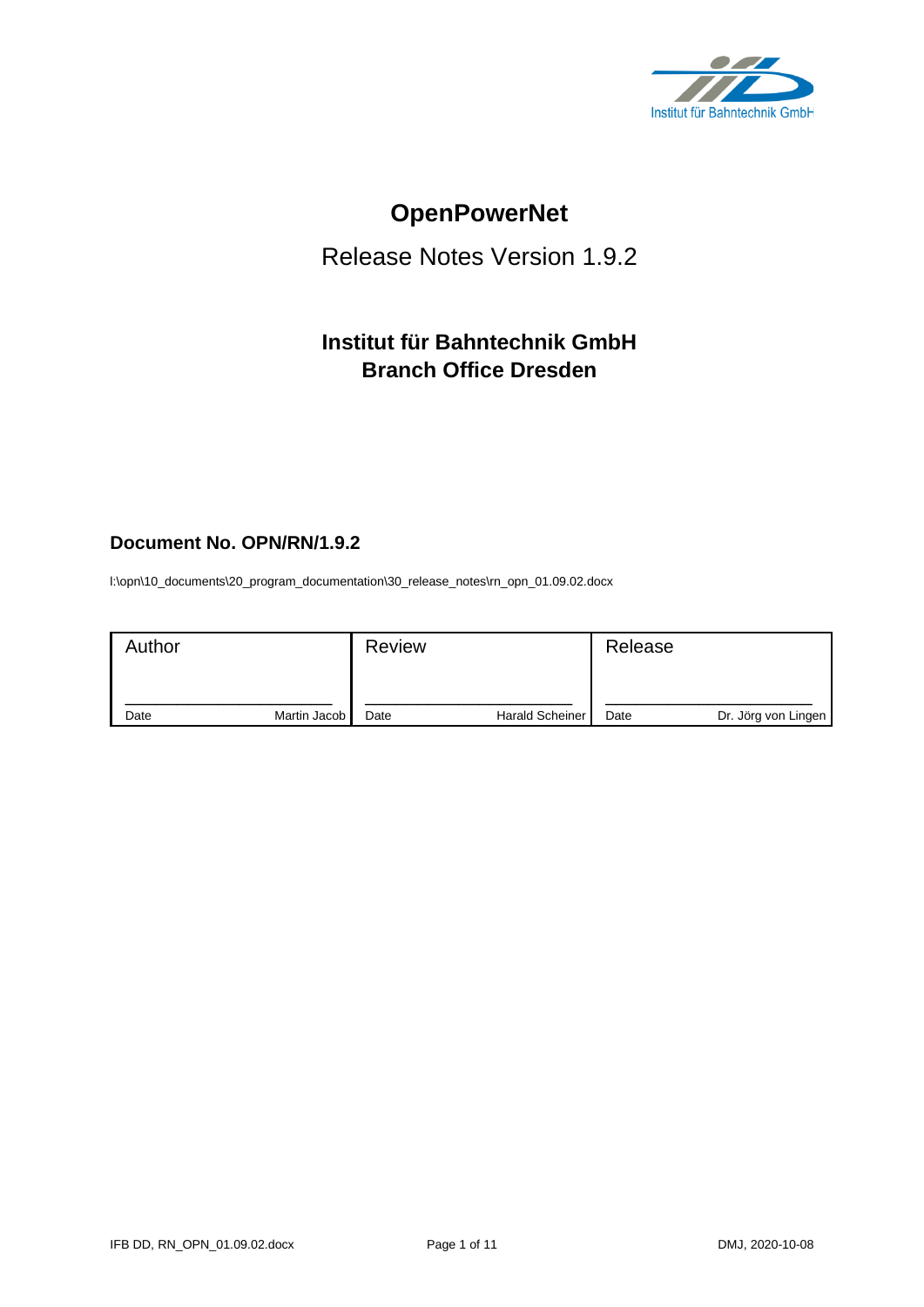# **1 Introduction**

#### **1.1 Overview**

The purpose of this document is to describe the changes and the status of OpenPowerNet version 1.9.2. The document contains:

- o List of delivered files on DVD,
- o Description of the main functionality,
- o Any restrictions known,
- o List of corresponding documentation and
- o Known issues.

#### **1.2 Configuration**

See document Installation Instruction version 1.9.2 for required third-party software versions.

#### **1.3 Acronyms and abbreviations**

The following abbreviations are used within this document.

| <b>Abbreviation</b> | <b>Description</b>               |
|---------------------|----------------------------------|
| 2AC                 | 2 Phase AC                       |
| <b>AC</b>           | <b>Alternating Current</b>       |
| <b>ATM</b>          | <b>Advance Train Module</b>      |
| <b>DC</b>           | <b>Direct Current</b>            |
| <b>DVD</b>          | <b>Digital Versatile Disk</b>    |
| <b>EFE</b>          | <b>Engine File Editor</b>        |
| <b>GUI</b>          | <b>Graphical User Interface</b>  |
| <b>NMMV</b>         | Network Model Microscopic Viewer |
| <b>OCS</b>          | <b>Overhead Catenary System</b>  |
| <b>ODBC</b>         | Open Database Connectivity       |
| <b>OPN</b>          | <b>OpenPowerNet</b>              |
| <b>OT</b>           | OpenTrack                        |
| <b>PDF</b>          | <b>Portable Document Format</b>  |
| <b>PSC</b>          | <b>Power Supply Calculation</b>  |
| SoC                 | State of Charge                  |
| <b>VLD</b>          | <b>Voltage Limiting Device</b>   |
| <b>XML</b>          | Extensible Markup Language       |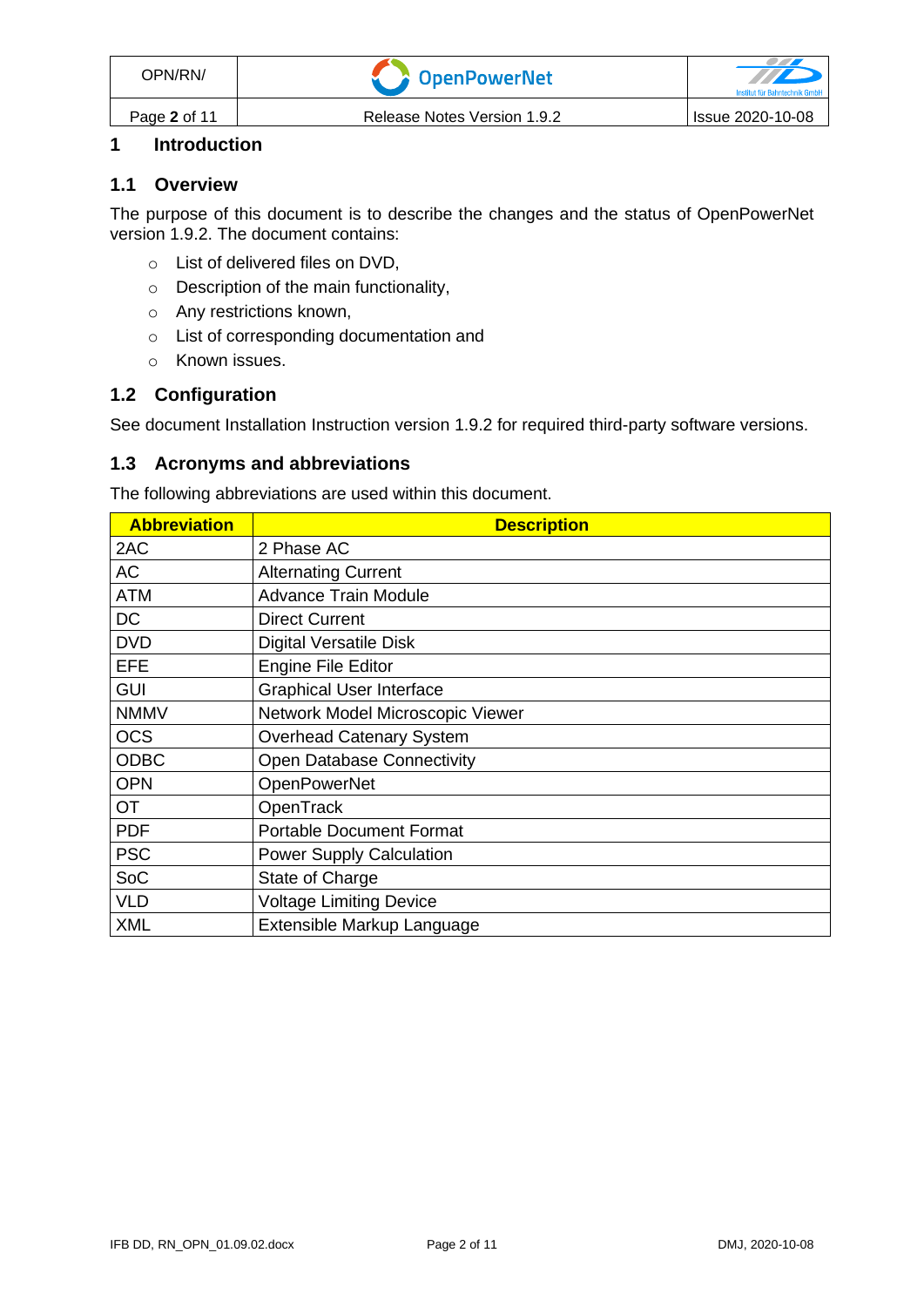| OPN/RN/                       | OpenPowerNet                | $\rightarrow$<br>Institut für Bahntechnik GmbH |  |
|-------------------------------|-----------------------------|------------------------------------------------|--|
| Page 3 of 11                  | Release Notes Version 1.9.2 | Issue 2020-10-08                               |  |
| List of files on DVD delivery |                             |                                                |  |

OPN InstallationInstruction 1.9.2.pdf OPN\_ModellingCheckList\_1.9.2.pdf OPN\_ReleaseNotes\_1.9.2.pdf OPN\_UserManual\_1.9.2.pdf OpenPowerNet\my.ini OpenPowerNet\createUser.bat OpenPowerNet\OpenPowerNet-1.9.2.zip OpenTrack\OpenTrack.V\_1.10.2.2020-09-22.Kw29mB ThirdPartyPrograms\ required by OpenPowerNet, see Installation Instructions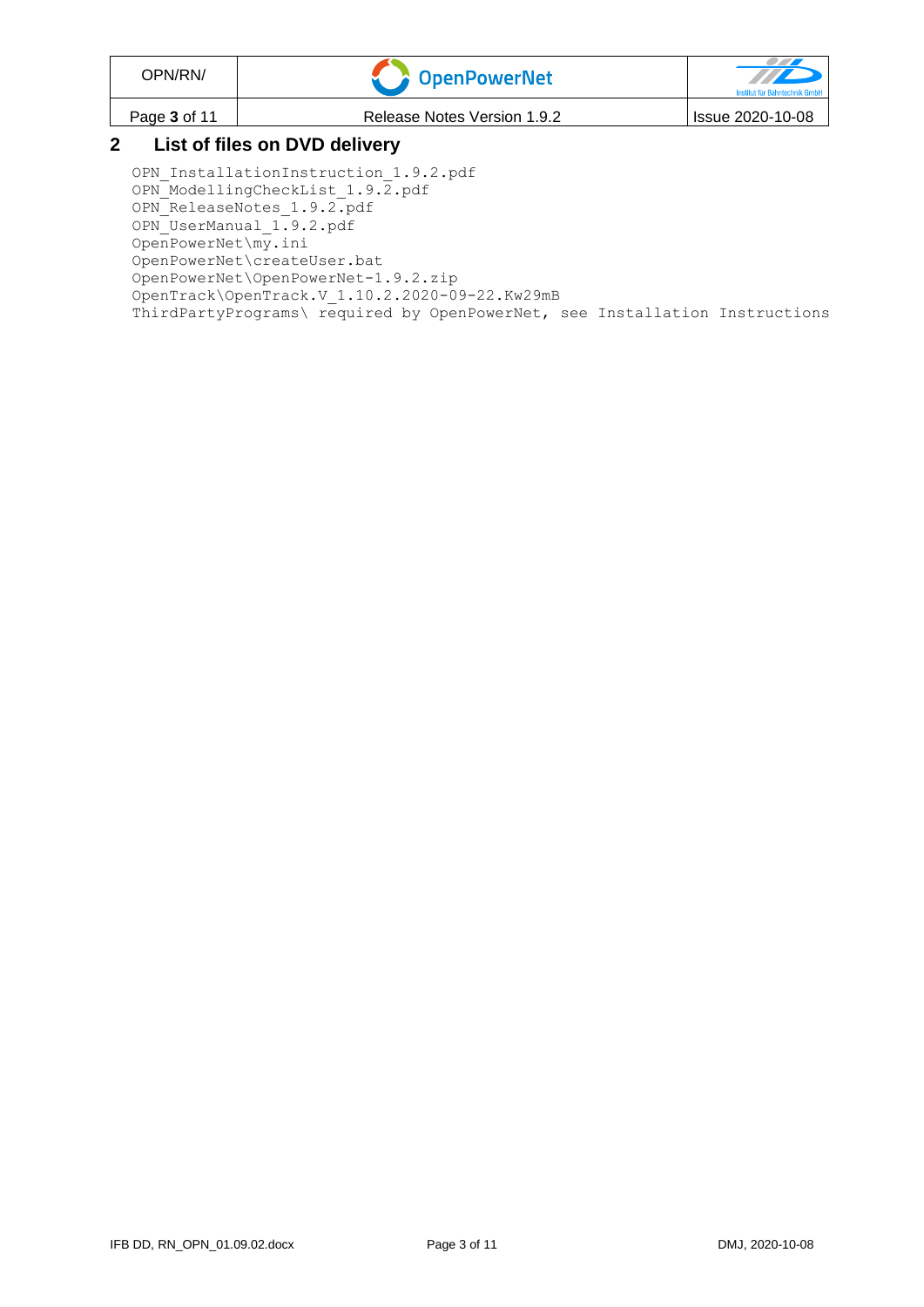| OPN/RN/      | <b>Component Control</b>    | Institut für Bahntechnik GmbF |
|--------------|-----------------------------|-------------------------------|
| Page 4 of 11 | Release Notes Version 1.9.2 | Issue 2020-10-08              |

# **3 Main functionality**

OpenPowerNet version 1.9.2 has the following main functionality:

- Calculation of AC, 2AC and DC power supply system,
- Calculation of magnetic coupling of conductors is done internally,
- Possible electrical network configurations include, but are not limited to:
	- o Highspeed railway,
	- o Freight railway,
	- $\circ$  Metro systems with OCS or 3<sup>rd</sup>/4<sup>th</sup> rail,
	- o Monorail systems,
	- o Tram networks,
	- o Trolleybus networks,
	- o Battery buses with charging station.
- AC / 2AC power supply models:
	- o Transformer,
	- o Converter (SFC),
	- o Auto transformer,
	- o Booster transformer,
- DC power supply models:
	- o Rectifier/Inverter,
- Stationary energy storage for stabilisation of line voltage and energy saving,
- Voltage limiting device model to limit the touch voltage,
- Calculation of tractive effort with retroactive effect to the railway operation simulator OpenTrack,
- Consideration of regenerative braking,
- Consideration of tractive and braking current limitation,
- Consideration of power factor at vehicle pantograph,
- Calculation of electrical engines with single or multiple propulsion systems,
- Division of power consumption for multiple train operating companies,
- Evaluation of engine energy storage charging from regenerative braking and/or catenary,
- Evaluation of catenary-free operation,
- Consideration of coasting behaviour of the courses,
- Consideration of changing train mass at station stops,
- Calculation of short circuit currents,
- Quick evaluation of network structure using constant current engine model,
- Visualisation of results using prepared Excel-Files and
- Visualisation of results using the automated analysis of the Analysis Tool generating Excel and PDF files for:
	- o Minimum pantograph voltage,
	- o Maximum touch voltage,
	- o Maximum leakage current,
	- o Substation: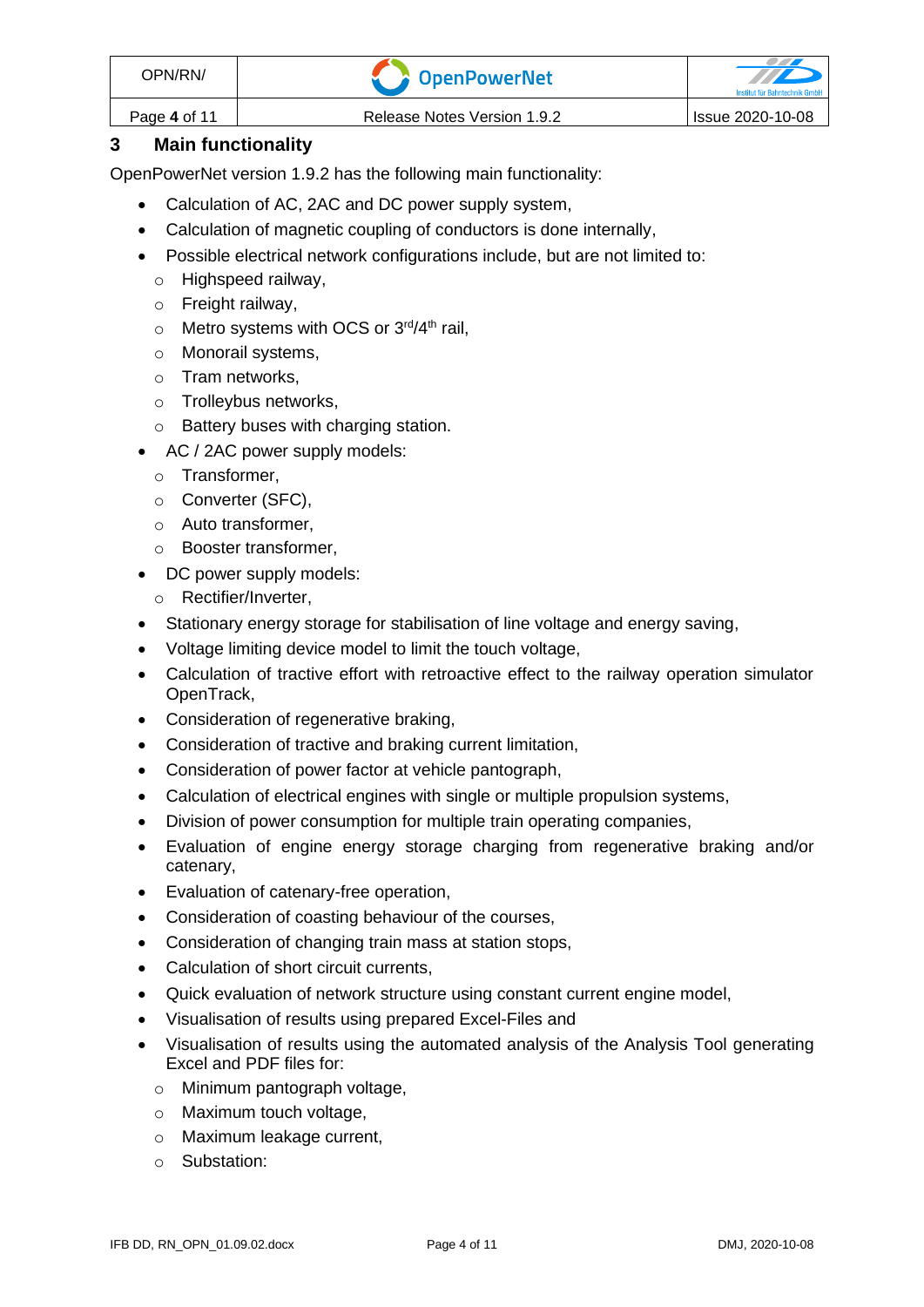| OPN/RN/              | <b>T</b> OpenPowerNet       | <b>THE REAL PROPERTY</b><br>Institut für Bahntechnik GmbF |  |
|----------------------|-----------------------------|-----------------------------------------------------------|--|
| Page 5 of 11         | Release Notes Version 1.9.2 | Issue 2020-10-08                                          |  |
| <b>FILL A PRIDAL</b> |                             |                                                           |  |

- <span id="page-4-0"></span> $\blacksquare$  Feeder current versus time and as TRLPC<sup>1</sup>,
- Busbar voltage versus time,
- Power (P,Q,S) versus time and as TRLPC for input, output and total (per substation and total of all substations of a network),
- Power factor versus time,
- o Magnetic Field as flux density (B-field) and field strength (H-field),
- $\circ$  [C](#page-4-0)onductor and connector current versus time and as TRLPC<sup>1</sup>,
- $\circ$  Voltage versus time and as TRLPC<sup>[1](#page-4-0)</sup>,
- o Energy overview,
- o Vehicle specific charts,
- o Vehicle specific overview

<sup>1</sup> The **T**ime-**R**ated **L**oad **P**eriods **C**urve (TRLPC) shows the maximum or minimum of a set of varying window-size averages where the window time duration is defined by the x-axis value.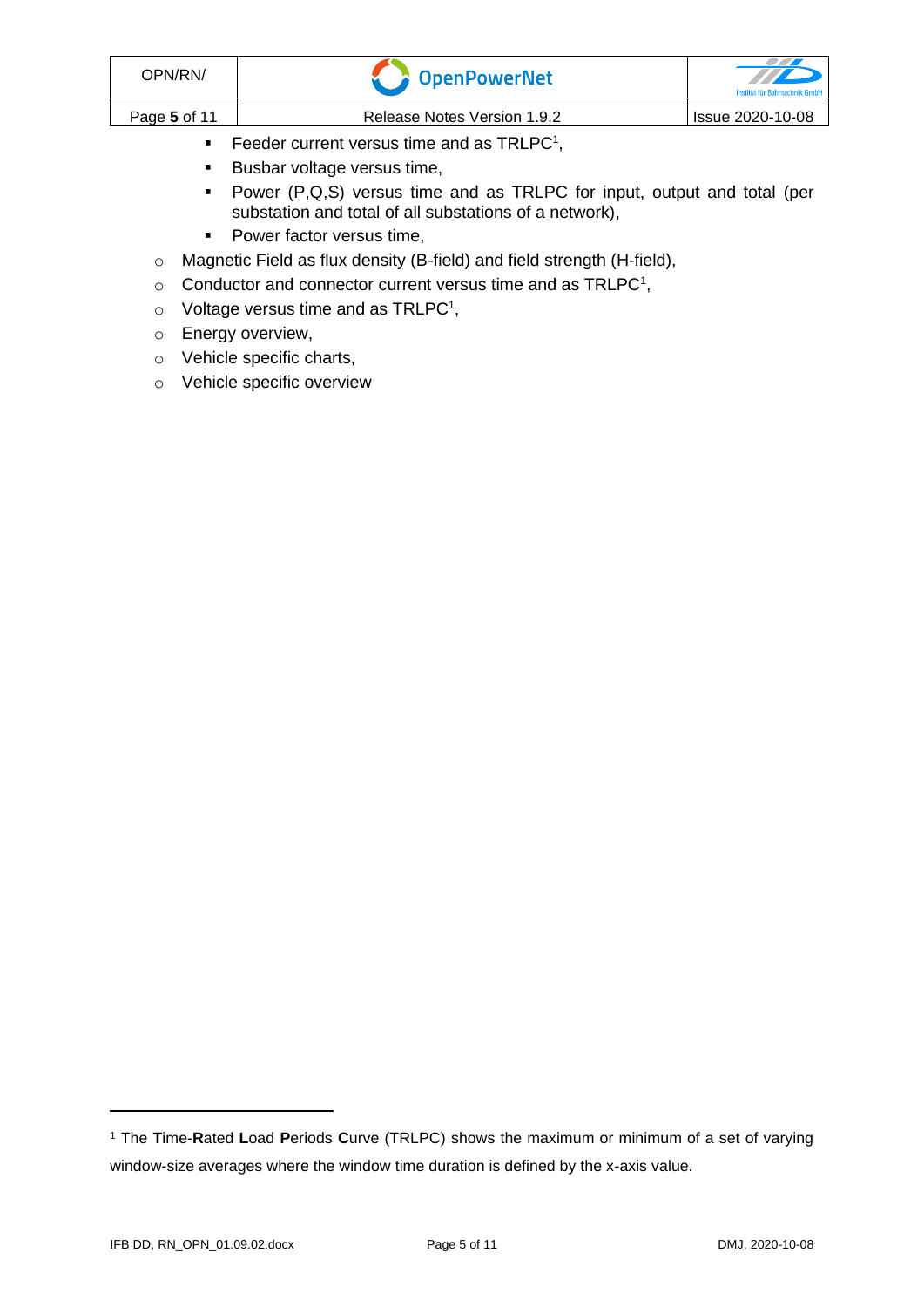| OPN/RN/      | <b>T</b> DpenPowerNet       | Institut für Bahntechnik GmbH |
|--------------|-----------------------------|-------------------------------|
| Page 6 of 11 | Release Notes Version 1.9.2 | Issue 2020-10-08              |

# **4 Changes**

#### **4.1 Version 1.9.2 vs. 1.9.1**

#### **4.1.1 Improved user experience**

- General
	- $\circ$  Remove obsolete Prepared Excel Files as those analysis is available in via Selection Editor and Analysis.
	- $\circ$  Comment out the  $tmpdir$  parameter of the database configuration to simplify installation process.
	- $\circ$  The total size of files in the working directory is observed. In case there is less then 10GB space available on the drive then temporary files will be deleted, this may slow down the simulation but avoids aborting simulations. At least 20GB available space on the data storage of the working directory is recommended.
	- $\circ$  A warning is displayed if available space of the working directory data storage is less than 20GB.
- GUI
	- $\circ$  Analysis output folder is decorated with an additional symbol for easy recognition in project explorer.

#### **4.1.2 Bugfixes**

- General
	- o OpenPowerNet aborted simulation because of unexpected time values due to floating point inaccuracy in time step sizes sent by OpenTrack. Added error and warning messages for unsupported and suboptimal time step sizes.
- GUI
	- o If the license dongle could not be reached when opening the preferences pages "OpenPowerNet" or "Analysis", the language setting on these pages could get destroyed and saved on clicking the apply button. This could only be fixed manually in the configuration files then. Now, in the same situation, the last configured language will be set without the possibility to change it.
	- o Fix hiding of lowest Conductor in NMMV.
	- o Fix Engine Editor as Unit Ws was selectable for x-axis of OCS Charge Power Limitation although it is not supported for the model.
	- $\circ$  Fix Selection Editor inconsistency of DropDown arrows in Vehicle Chart Types table.
- ATM
	- o In some cases with weak power supply and very steep limitation curve for panto current consuming the load flow iteration could finish too early so that there was a mismatch between electrical and operational calculation of achieved traction power and effort. Message APS-I-586 (refining calculation) will be displayed in such cases.
	- o When using an energy storage with charging from OCS and very steep limitation curves for panto current consumption and OCS charging power, the drive effort could be reduced in favour of OCS charging power.
	- $\circ$  If the attribute maxRecoveryVoltage for brakeModel U source was set to 0 to prevent recovery to the railway network while still using the regenerative brake, e.g. to load an energy storage, the engine would be falsely calculated as if it had no power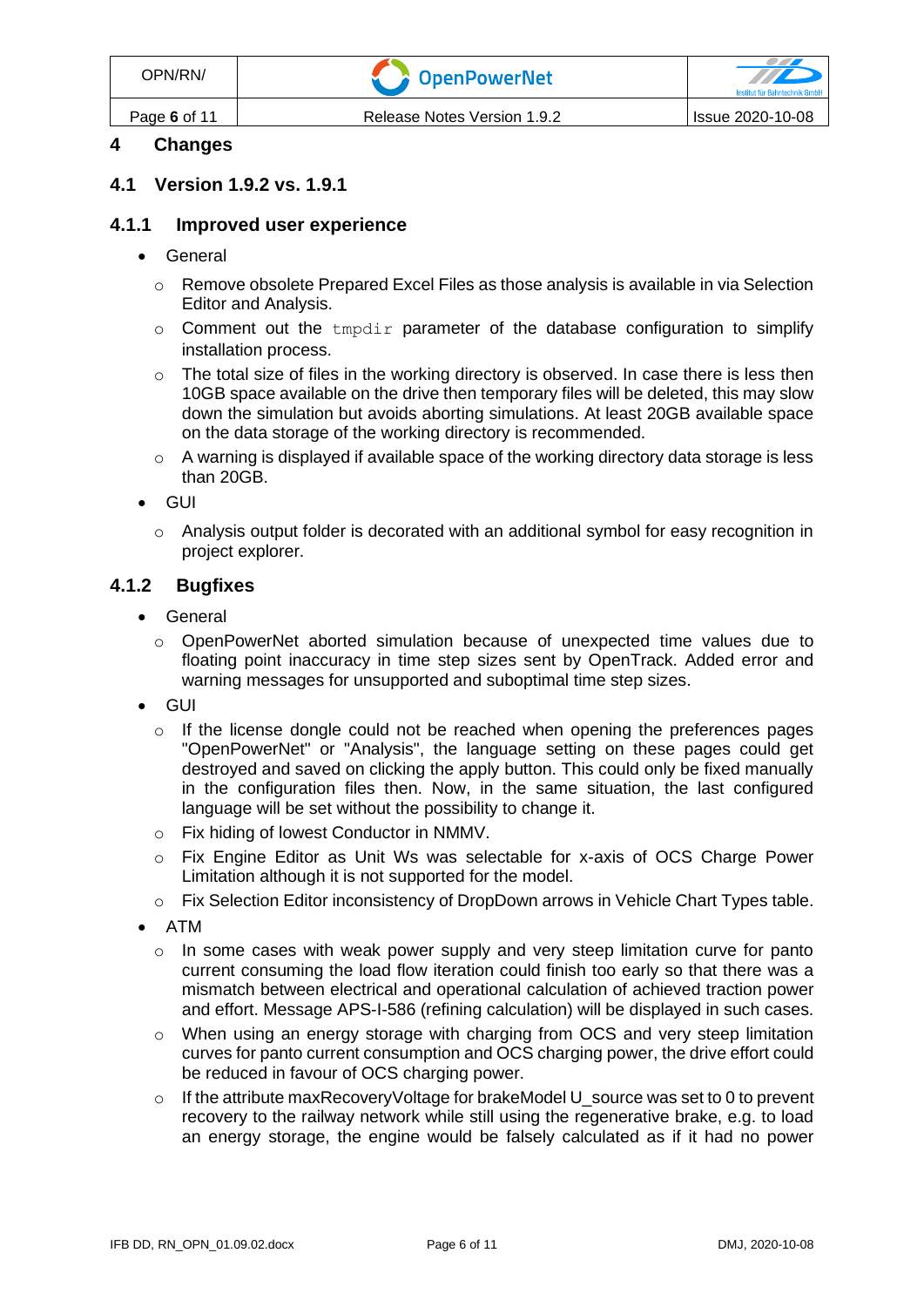supply. This setup will directly force the engine to I\_source now, which would be the result anyways.

 $\circ$  For engines with energy storage charging from OCS and very restrictive recovery current limit (like 0A) it could happen that the iteration failed for timesteps where there actually is energy consumption.

### • PSC

- o Warning message about parallel connector was displayed during simulation, but not when loading the model into NMMV or Selection-Editor.
- o Allow to define switching times in Switch-File up to 99:59:59.9, as it was possible before to 1.9.0. Please note, the hours are counted from 00:00:00. This means 25:00:00 is the 01:00:00 of the second day.
- o Fix recording order of voltage and currents into database, before it could happen to have the recording NOT in time step order. This made the simulation unusable for the analysis.
- Analysis
	- o Fix AnalysisPreset.xsd to enable input suggestions for all Boolean attributes.
	- o Creating the energy output table for substations with BusbarConnector or AdditionalLoad and a timestep width different from 1s would fail with error INT-E-543 (Number of summed up values is invalid).
	- $\circ$  An invalid item entry in the selection for Lines could lead to the common function (min or max) was not detected which would result in shorter file name and chart title, but longer legend entries.

# **4.1.3 OpenTrack**

- Update to 1.10.2 (2020-09-22)
	- o Fix the effort requests during dynamic braking.
	- o Fix a peak in effort request for the very first time step of a train that is already driving.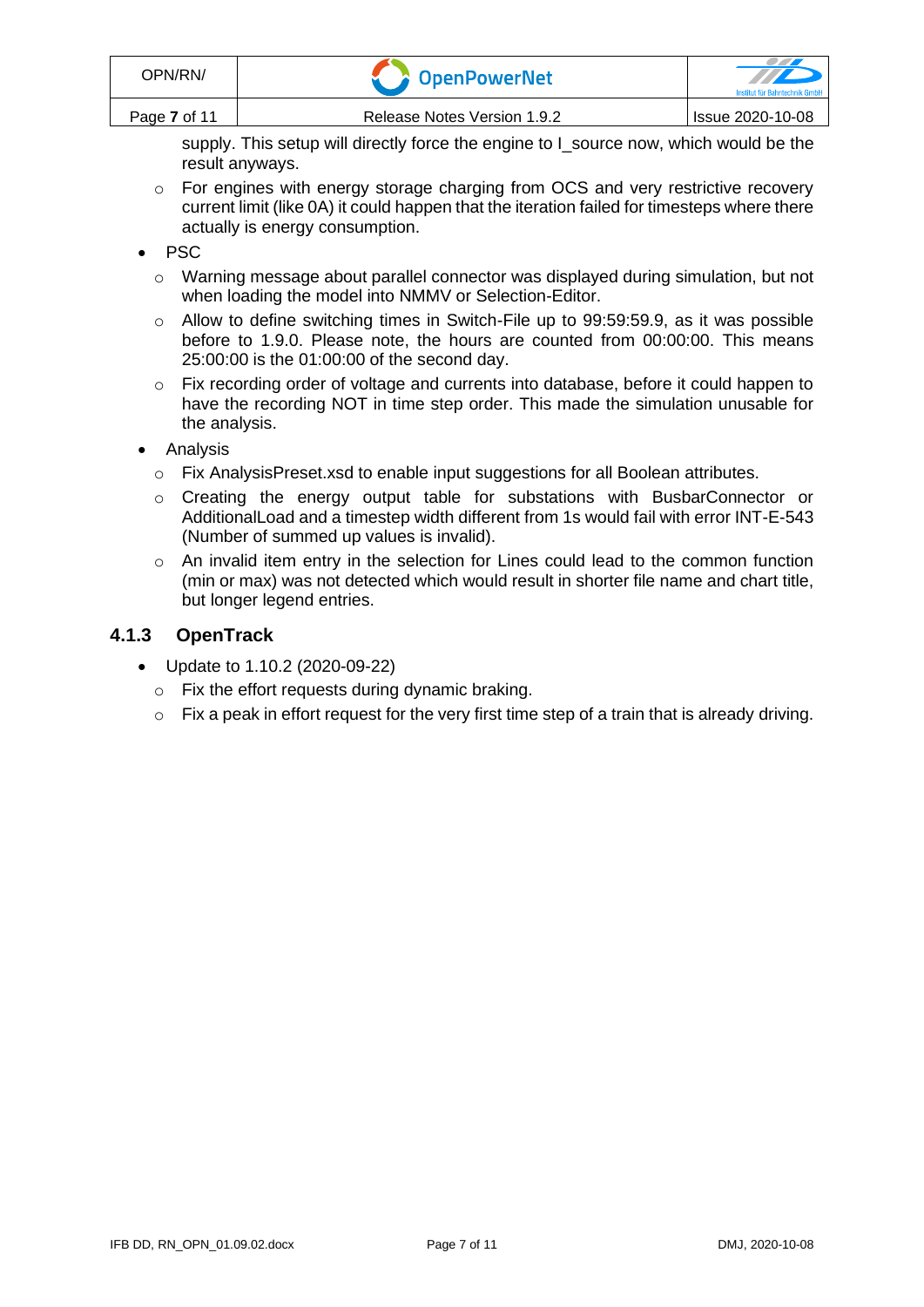# **4.2 Version 1.9.1 vs. 1.9.0**

### **4.2.1 Bugfixes**

- NMMV
	- $\circ$  Loading a project file that includes a substation without any power supply (e.g. switch station) would result in an empty NMMV tab.

### **4.3 Version 1.9.0 vs. 1.8.1**

#### **4.3.1 Improved user experience**

- General
	- $\circ$  The Project-File will now be validated against its schema before loading it into the viewer or simulation. This will improve early detection of input errors and make sure that the Project-File is compatible to the current version of OPN.
	- $\circ$  Performance improvements with the interface to OpenTrack and connection to the license dongle.
- GUI
	- $\circ$  When starting the OPN simulation server using the button or context menu and the attribute "databaseSchema" is used in the selected project file, the dialogue "Create new OpenPowerNet database" will appear automatically to allow the user to create the desired database schema. If there is a schema with the same name already, the user will be prompted to either delete the previous data or keep the data and add the new data behind. It is recommended to write each simulation to a separate database.
	- $\circ$  Added a context menu entry for folders in the Project Explorer that will allow setting the particular folder as output directory for the Automatic Analysis Tool.
	- o The link to the Automatic Analysis output folder, that will be created next to the particular Selection-File when starting the output creation, will now be named based on the name of the Selection-File followed by the actual folder name in brackets. Example: Selection-File-Name(projectID -yymmdd-hhmm)
	- $\circ$  The Excel executable path in the Analysis preferences should now be found automatically.
	- o The default data storage type for Analysis will now be SSD. Please make sure to change this to HDD, if you still use one, to omit a performance hit.
	- o UTF-8 will be set as default text file encoding now.
- NMMV
	- $\circ$  Added a reload button to NMMV that will allow to reload and redraw the network model after the Project-File has been modified. There is no need to close and reopen the viewer tab anymore.

#### **4.3.2 Changes to OpenTrack-OpenPowerNet interface**

Starting from OpenTrack 1.9.5.2019-04-08, the cosimulation interface has changed slightly. OpenTrack will not wait anymore to receive the ready4Simulation request from OpenPowerNet. If a newer OT is used together with an older OPN, the OT host and port settings in OPN should be changed to use OPN server host and port as destination to prevent error messages. If an older OT is used together with a newer OPN, it might be necessary to press pause and start in the OT simulation controller.

The change should improve stability of the communication during simulation start and makes the reverse connection from OPN to OT obsolete.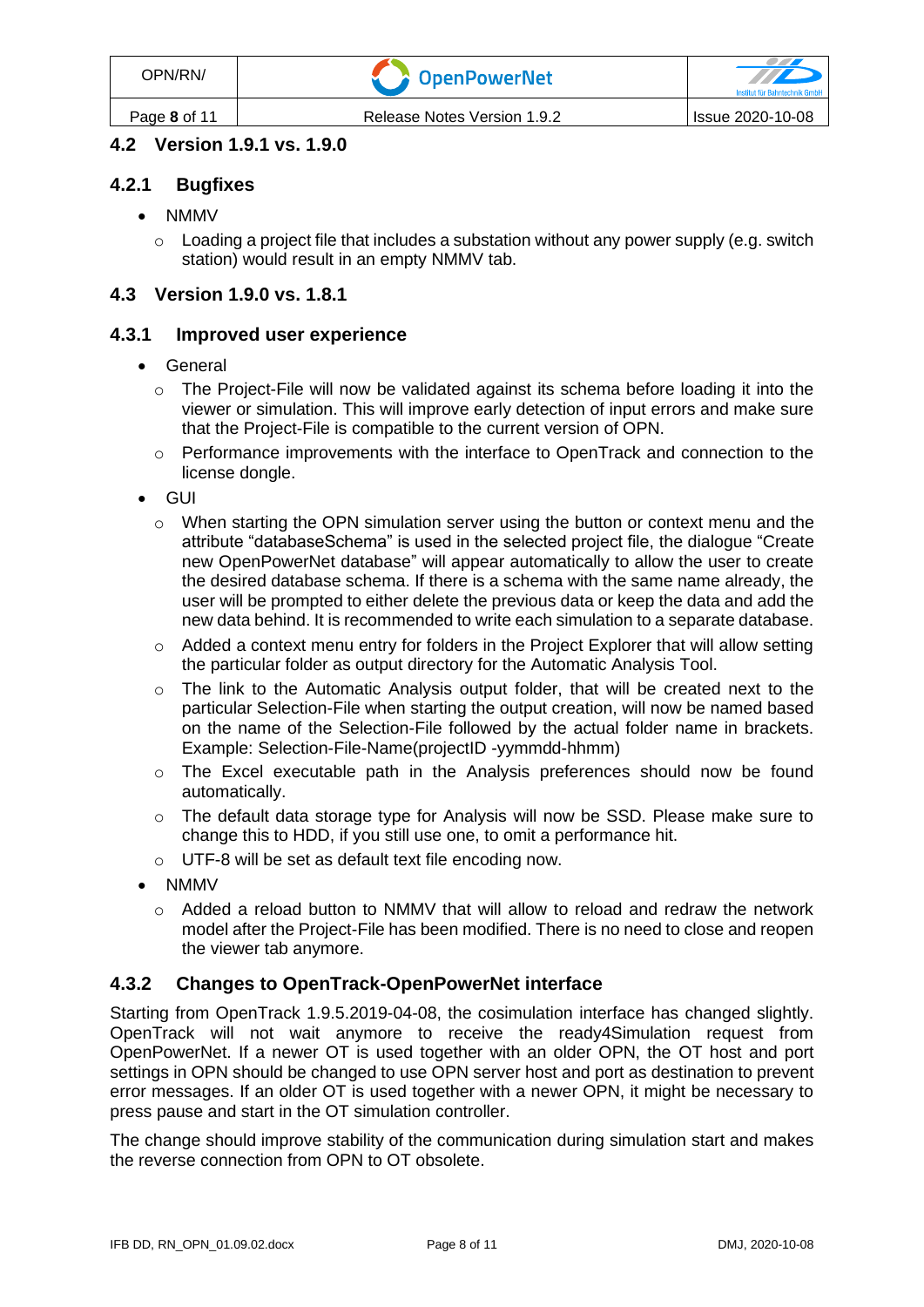| OPN/RN/      | <b>CopenPowerNet</b>        | Institut für Bahntechnik GmbH |
|--------------|-----------------------------|-------------------------------|
| Page 9 of 11 | Release Notes Version 1.9.2 | Issue 2020-10-08              |

OpenPowerNet 1.9.2 is released together with OpenTrack version 1.10.2 (2020-09-22).

### **4.3.3 Bugfixes**

- General
	- $\circ$  If parsing of project files failed, the next simulation runs within the same OPN Server instance could fail too, although the files were fixed.
- PSC
	- o The results for an almost overloaded power supply system were not reproduceable for multiple timesteps with identical effort requests as the initial current angle at engine pantograph was taken from the last simulation timestep. Furthermore, the initial engine current value was calculated based on the nominal voltage of the network. The initial engine current value and angle are now calculated based on an additional no-load network calculation at the beginning of each timestep. The fix causes slightly different results within the defined tolerances and a different number of iteration steps.
	- $\circ$  A power supply will not be considered anymore during evaluation of wire use (power supply indication) if one of the connectors to OCS or rails busbar has an open switch. This prevents some unnecessary iteration attempts that would ultimately fail.
	- $\circ$  When a constant voltage engine was powered off inside an actual network with power supply, an iteration failure would occur.
- NMMV
	- o The wire use was not evaluated after shifting switch as defined in the optional switch state file. This could lead to wrong display of available power supply.
	- o Cancelling model open/reload wizard would open an empty editor.
- Analysis
	- $\circ$  Add another index to database table enginedata to fix bad performance of output creation for U\_Panto with Automatic Analysis. The database schema version has changed to version 22.
	- $\circ$  Output for lines: The conductor current sum output was missing the value for the last conductor section if min/max positions were limited in the selection. It was instead mapped to km 0+000.
	- $\circ$  Substation and energy overview: No-load losses were missing in "Losses in traction power supplies" and "Total energy at national power grid" for TwoWindingTrafo and ThreeWindingTrafo.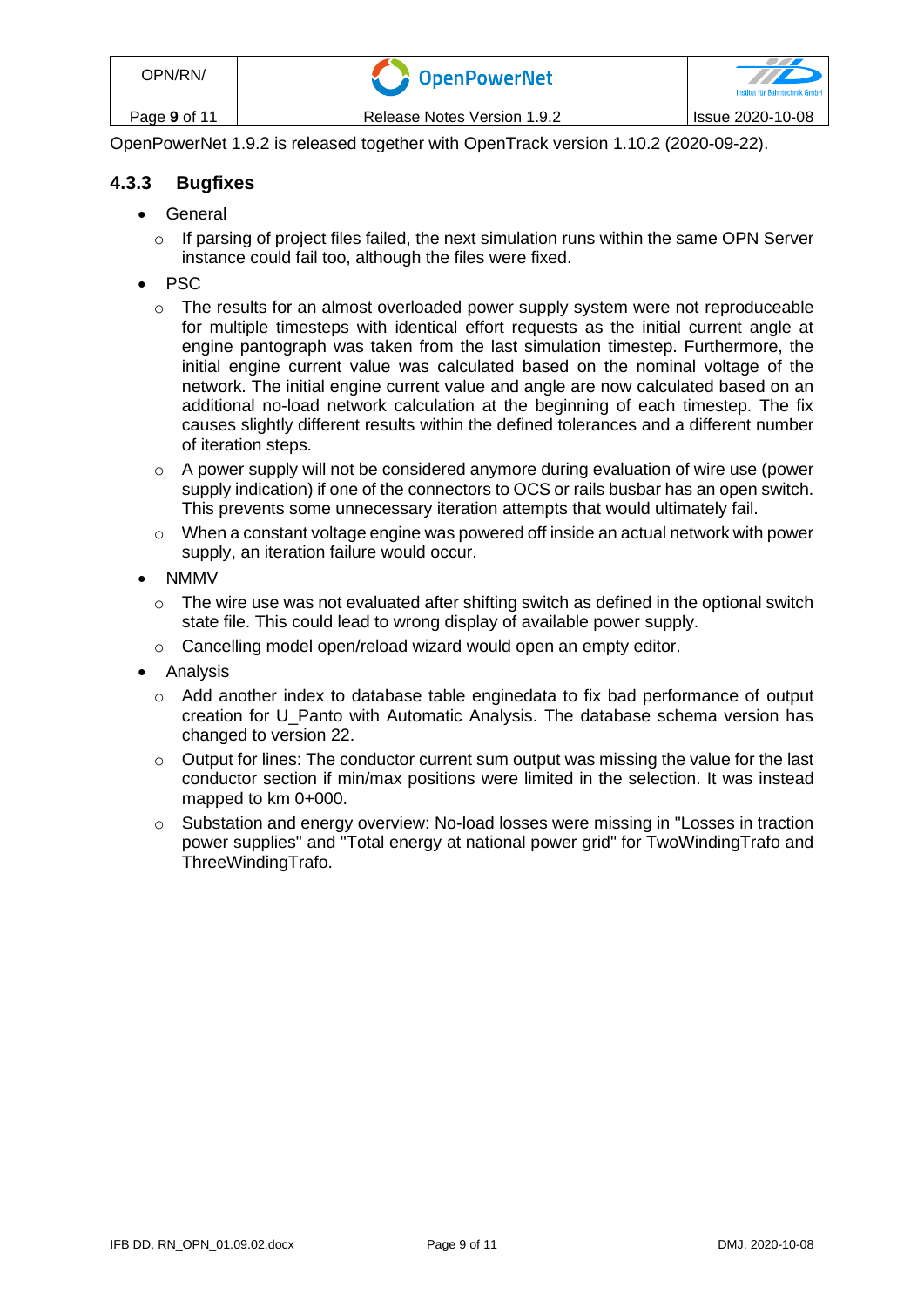| OPN/RN/       | <b>T</b> OpenPowerNet       | Institut für Bahntechnik GmbF |
|---------------|-----------------------------|-------------------------------|
| Page 10 of 11 | Release Notes Version 1.9.2 | Issue 2020-10-08              |

## **5 Known restrictions**

OpenPowerNet is tested with OpenTrack version 1.10.2 (2020-09-22) and should only be used with this version.

OpenPowerNet is a single user application. It is not tested to use the same database for multiple users at the same time.

### **6 Version of corresponding documentation**

The following table lists the version of the documents related to OpenPowerNet 1.9.2.

| <b>Document</b>          | <b>Version</b> |
|--------------------------|----------------|
| Installation Instruction | 1.9.2          |
| User Manual              | 1.9.2          |